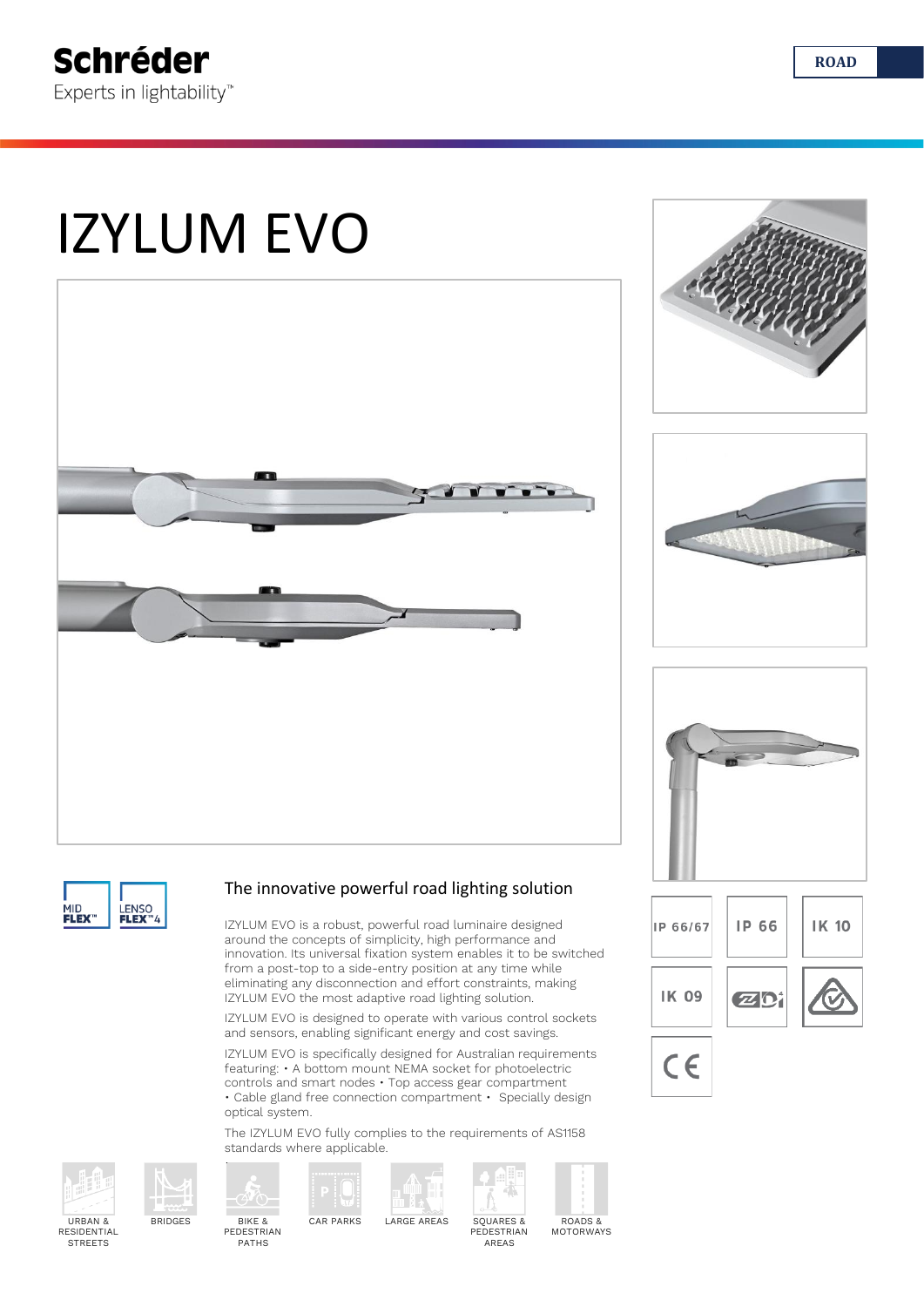### IZYLUM EVO | SUMMARY

## **Schréder**

#### Concept

IZYLUM EVO is a robust yet compact luminaire, designed with a focus on ease of installation and maintenance. IZYLUM EVO is made of highly corrosion-resistant LM6 aluminium alloy, perfectly suited for harsh environments.

Available in two sizes with various photometrical distributions, IZYLUM EVO provides a welldimensioned, efficient lighting solution covering various lighting applications.

The IZYLUM EVO range takes advantage of the latest photometric innovations. It uses the LensoFlex®4 and MidFlex™ photometric engines, which have been developed around the concepts of high performance, compactness, versatility and standardisation.

IZYLUM EVO is available with the IzyFix universal fixation system adapted to post-top and side-entry mounting on any spigot (Ø48mm, Ø60mm and Ø76mm). The IzyFix system enables it to be switched from one position to another at any time, without removing the luminaire from the pole, offering complete versatility regarding pole and bracket configurations. This fixation system fully complies with the most demanding vibration requirements. To ease any maintenance activities, the luminaire offers tool-free access to the gear compartment.

The luminaire cabling can easily be carried-out via a separate connection compartment to prevent the risk of water ingress inside the luminaire or any cabling error. Connection with different main cables can be carried-out in the separate compartment, allowing usage of various existing types of cables found at the installation site.

IZYLUM EVO is a connected-ready luminaire available with various connectivity and sensor options. The NEMA socket is positioned under the luminaire to provide better protection against direct sunlight while also preventing easy access by birds and other animals.

### TYPES OF APPLICATION

- URBAN & RESIDENTIAL STREETS
- BRIDGES
- BIKE & PEDESTRIAN PATHS
- CAR PARKS
- LARGE AREAS
- SQUARES & PEDESTRIAN AREAS
- ROADS & MOTORWAYS

#### KEY ADVANTAGES

- Maximised savings in energy and maintenance costs
- Robust and recyclable materials
- Zhaga-D4i certified

• On-site adjustment from post-top to side-entry without disconnecting the luminaire from the pole thanks to IzyFix

- Tool-free access with a clear, perceptible click upon closing
- RCM-compliant
- Connected-ready for your future Smart city requirements
- Separate compartment to connect the luminaire

• LensoFlex® and MidFlex™ photometric engines offering high-efficiency lighting, comfort and safety



IZYLUM EVO is made of robust LM6 aluminium alloy material.



The IzyFix universal fixation system, with switching from a post-top to a side-entry position, facilitates luminaire ordering and .<br>installation



A separate connection compartment limits risk of water ingress due to incorrect installation and significantly speeds-up installation.



The NEMA socket is mounted on the bottom of the luminaire to protect the control devices from harsh environments and bird attacks.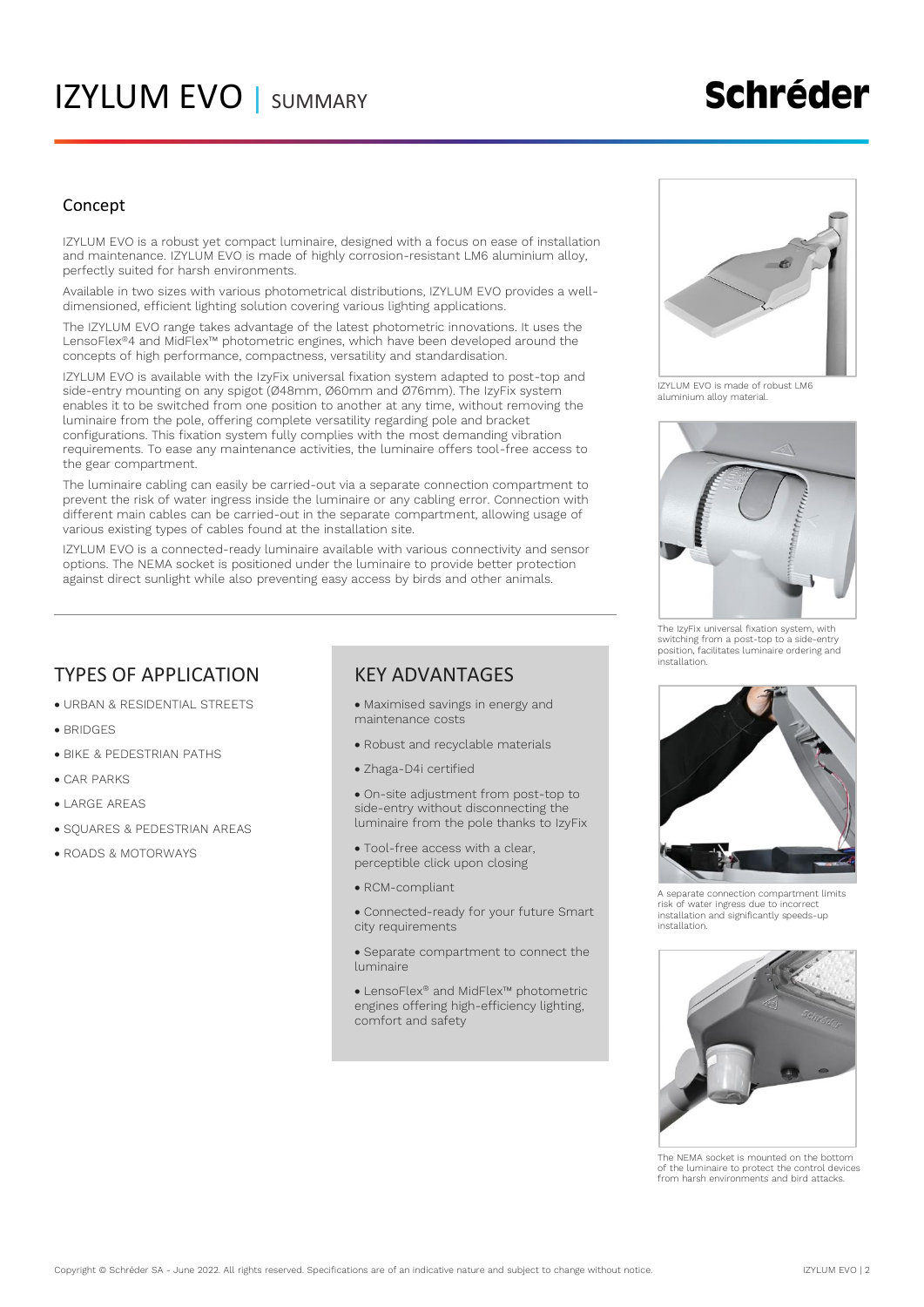### IZYLUM EVO | PHOTOMETRY

### **Schréder**



LensoFlex®4 maximises the heritage of the LensoFlex® concept with a very compact yet powerful photometric engine based upon the addition principle of photometric distribution. The number of LEDs in combination with the driving current determines the intensity level of the light distribution. With optimised light distributions and very high efficiency, this fourth generation enables the products to be downsized to meet application requirements with an optimised solution in terms of investment.

LensoFlex®4 optics can feature backlight control to prevent intrusive lighting, or a glare limiter for high visual comfort.





The MidFlex™ photometric engine is based on the same principle as LensoFlex®2: each LED is associated with a specific lens that generates the complete photometric distribution of the luminaire. MidFlex™ takes advantage of the maturity of mid-power LEDs for professional applications. The MidFlex™ photometric engines are based on the combination of several modules of 48 mid-power LEDs tightly positioned to maximise the LED density. This concept provides high lumen packages with a limited product footprint. The MidFlex™ photometric engines offers excellent efficiency for a sustainable performance.





#### Diamond cooling blocks

IZYLUM 5 features newly developed cooling blocks on the upper side of the optical compartment. Their diamond shape has been carefully designed to minimise dust and water accumulation while providing optimal thermal management to maintain performance over time.



#### Embellishment plate

This accessory not only provides a more aesthetic solution as it covers the wires supplying the PCBA's with power, it also increases the lumen output thanks to its extra bright surface that reflects light out of the optical unit. Depending on the configuration, the embellishment plate can increase the lumen output by 2 to 3%.



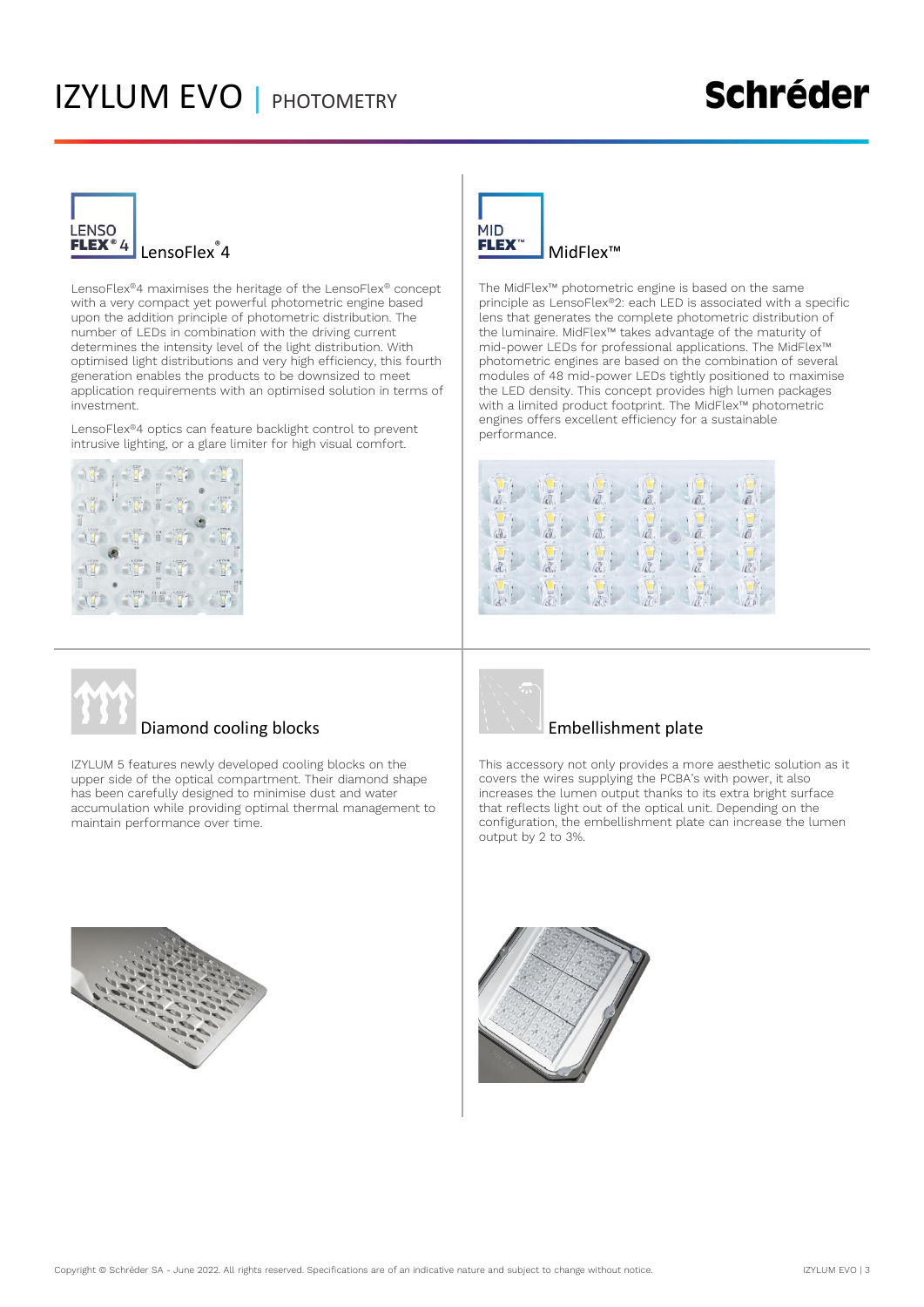### IZYLUM EVO | CONTROL SYSTEMS

### **Schréder**



#### Custom dimming profile

Intelligent luminaire drivers can be programmed with complex dimming profiles. Up to five combinations of time intervals and light levels are possible. This feature does not require any extra wiring.

The period between switching on and switching off is used to activate the preset dimming profile. The customised dimming system generates maximum energy savings while respecting the required lighting levels and uniformity throughout the night.



#### PIR sensor: motion detection

In places with little nocturnal activity, lighting can be dimmed to a minimum most of the time. By using passive infrared (PIR) sensors, the level of light can be raised as soon as a pedestrian or a slow vehicle is detected in the area.

Each luminaire level can be configured individually with several parametres such as minimum and maximum light output, delay period and ON/OFF duration time. PIR sensors can be used in an autonomous or interoperable network.





#### Daylight sensor / photocell

Photocell or daylight sensors switch the luminaire on as soon natural light falls to a certain level. It can be programmed to switch on during a storm, on a cloudy day (in critical areas) or only at nightfall so as to provide safety and comfort in public spaces.

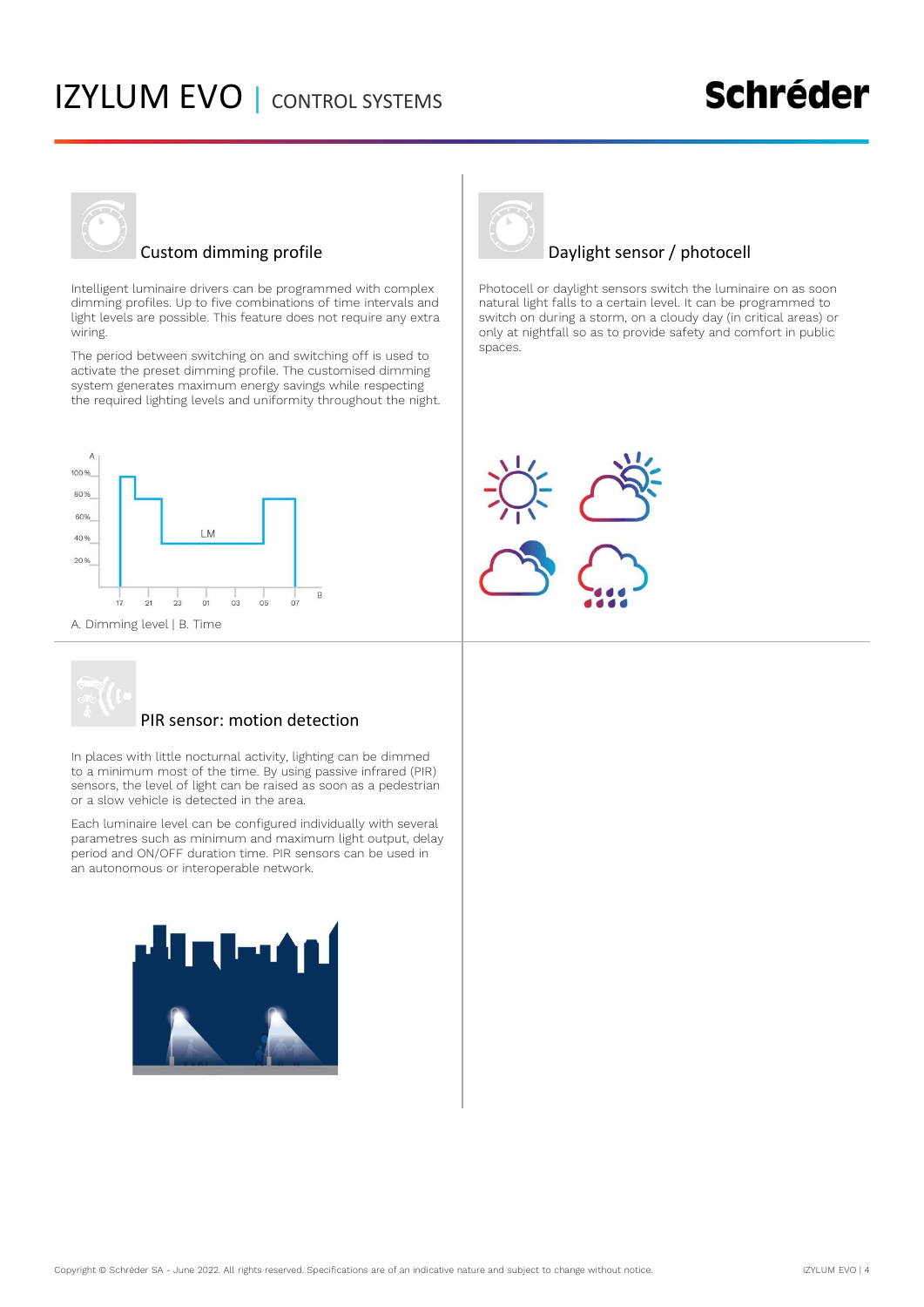### **Schréder**

**IzvFix** 

The Schréder IzyFix patented high-pressure die-casted aluminium universal fixation system is an integral part of the luminaire mounted in the factory. The IzyFix system aims to fit needs worldwide by meeting IEC and ANSI 3G testing requirements. It is intended to simplify life for customers and installers in the process of purchasing and installing luminaires for various applications.

#### From post-top to side-entry in one movement

The innovative design allows changing from a side-entry to a posttop position – even with luminaires ordered with factory precabling – without any switching work on the fixation or disconnection from the pole. Therefore the type of mounting (horizontal or vertical) does not have to be considered when ordering. This unique feature also eases installation. After setting the correct position, an accessory is provided to cover the resulting space and ensure further protection of the luminaire.

#### Best-in-class tilting range

The IzyFix universal fixation system enables a best-in-class range of mounting angle of 130°, to ensure maximum lighting performance for all kinds of road scenarios and offer the possibility of installing the luminaire in extreme situations as well. With a setting mark on the body and angles on the spigot, adjusting is carried out in 5° increments by loosening two screws. The wide tilting range enables more comfortable access to the gear compartment during field maintenance.



#### Variation for all poles

Due to the many different applications used worldwide, Schréder has created a range of fixation systems and reducers to satisfy all needs that might come up on the market.

IzyFix is suitable for:

- Ø48mm spigot
- Ø60mm spigot
- Ø76mm spigot

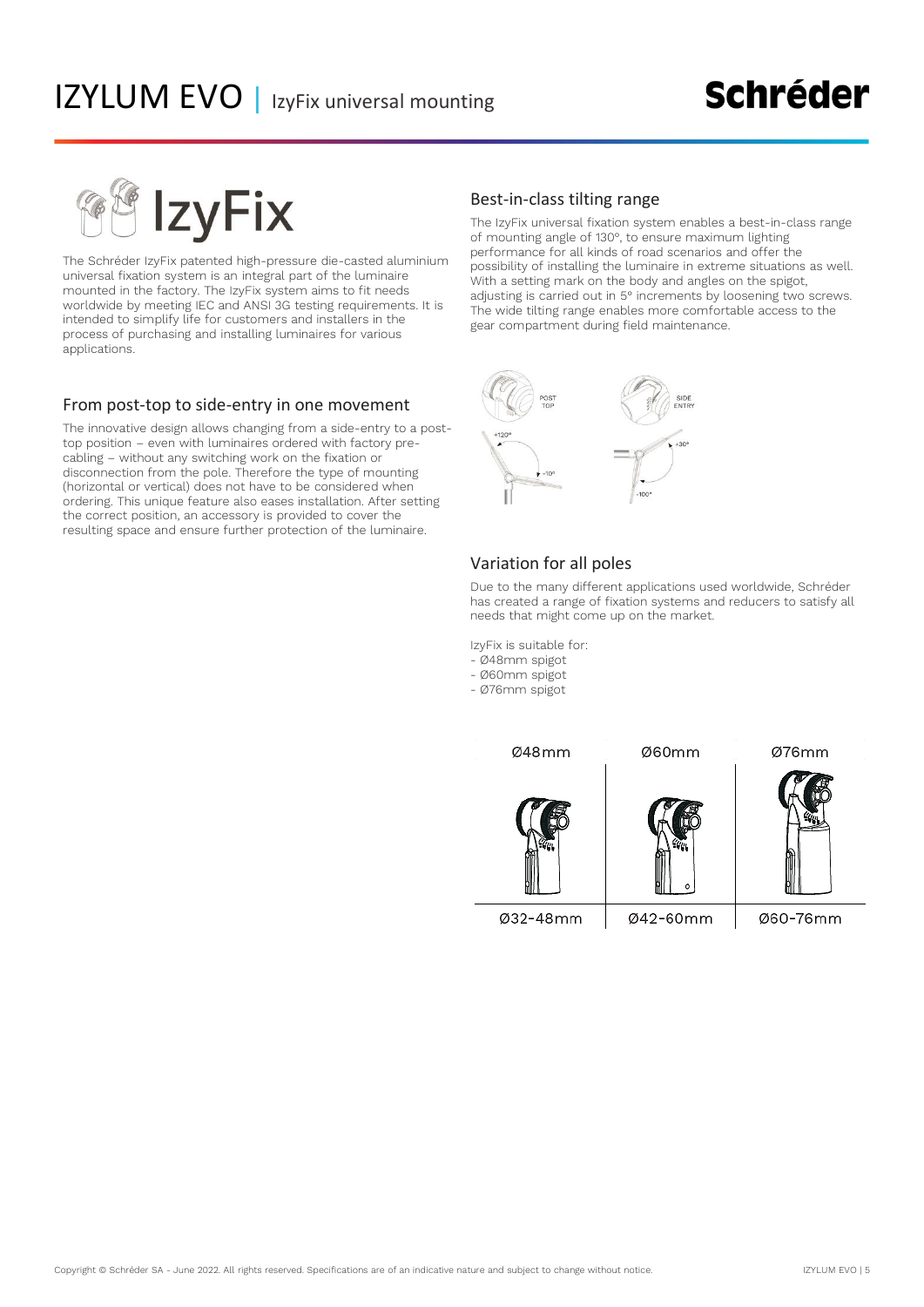

Schréder EXEDRA is the most advanced lighting management system on the market for controlling, monitoring and analysing streetlights in a user-friendly way.



#### Standardisation for interoperable ecosystems

Schréder plays a key role in driving standardisation with alliances and partners such as uCIFI, TALQ or Zhaga. Our joint commitment is to provide solutions designed for vertical and horizontal IoT integration. From the body (hardware) to the language (data model) and the intelligence (algorithms), the complete Schréder EXEDRA system relies on shared and open technologies. Schréder EXEDRA also relies on Microsoft™ Azure for cloud services, provided with the highest levels of trust, transparency, standards conformance and regulatory compliance.

#### Breaking the silos

With EXEDRA, Schréder has taken a technology-agnostic approach: we rely on open standards and protocols to design an architecture able to interact seamlessly with third-party software and hardware solutions. Schréder EXEDRA is designed to unlock complete interoperability, as it offers the ability to:

- control devices (luminaires) from other brands
- manage controllers and to integrate sensors from other brands
- connect with third-party devices and platforms

#### A plug-and-play solution

As a gateway-less system using the cellular network, an intelligent automated commissioning process recognises, verifies and retrieves luminaire data into the user interface. The self-healing mesh between luminaire controllers enables real-time adaptive lighting to be configured directly via the user interface.

#### Tailored experience

Schréder EXEDRA includes all advanced features needed for smart device management, real-time and scheduled control, dynamic and automated lighting scenarios, maintenance and field operation planning, energy consumption management and third-party connected hardware integration. It is fully configurable and includes tools for user management and multi-tenant policy that enables contractors, utilities or big cities to segregate projects.

#### A powerful tool for efficiency, rationalisation and decision making

Data is gold. Schréder EXEDRA brings it with all the clarity managers need to drive decisions. The platform collects massive amounts of data from end devices and, aggregates, analyses and intuitively displays them to help end-users take the right actions.

#### Protected on every side

Schréder EXEDRA provides state-of-the-art data security with encryption, hashing, tokenisation, and key management practices that protect data across the whole system and its associated services.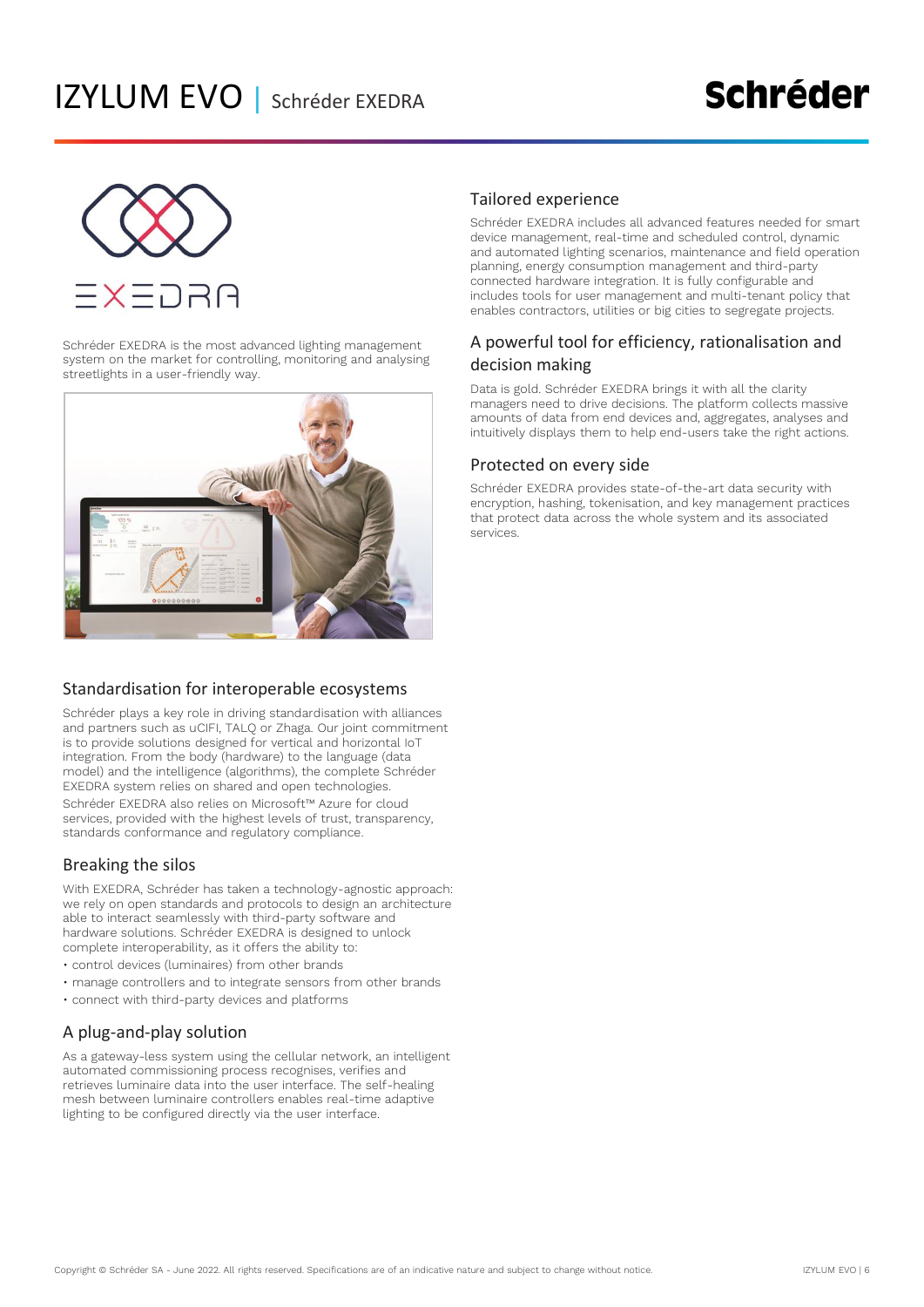### **Schréder**



The Zhaga consortium joined forces with the DiiA and produced a single Zhaga-D4i certification that combines the Zhaga Book 18 version 2 outdoor connectivity specifications with the DiiA's D4i specifications for intra-luminaire DALI.

#### Standardisation for interoperable ecosystems

As a founding member of the Zhaga consortium, Schréder has participated in the creation of, and therefore supports, the Zhaga-D4i certification program and the initiative of this group to standardise an interoperable ecosystem. The D4i specifications take the best of the standard DALI2 protocol and adapt it to an intra-luminaire environment but it has certain limitations. Only luminaire mounted control devices can be combined with a Zhaga-D4i luminaire. According to the specification, control devices are limited respectively to 2W and 1W average power consumption.

#### Certification program

The Zhaga-D4i certification covers all the critical features including mechanical fit, digital communication, data reporting and power requirements within a single luminaire, ensuring plug-and-play interoperability of luminaires (drivers) and peripherals such as connectivity nodes.



#### Cost-effective solution

A Zhaga-D4i certified luminaire includes drivers offering features that had previously been in the control node, like energy metering, which has in turn simplified the control device therefore reducing the price of the control system.

#### 2 sockets: top and bottom

The Zhaga socket is small and suited to applications where aesthetics is essential. The architecture of Zhaga-D4i also foresees the possibility of putting two sockets on one luminaire, allowing for instance, the combination of a detection sensor and a control node. This also has the added value of standardising certain detection sensor communications with the D4i protocol.

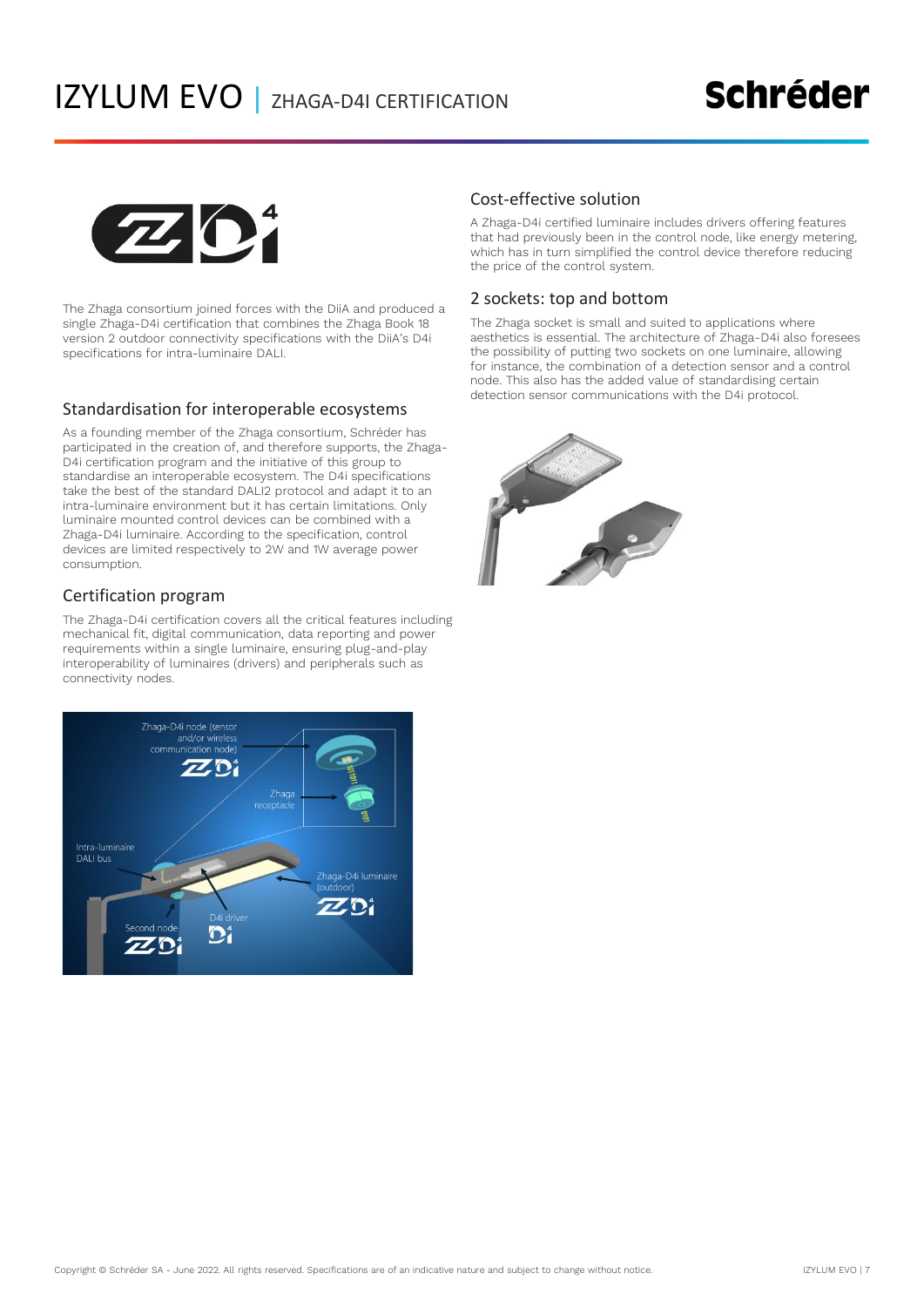#### GENERAL INFORMATION

| Recommended<br>installation height | 4m to 15m                                                            |
|------------------------------------|----------------------------------------------------------------------|
| Circle Light label                 | Score ≥90 - The product fully meets<br>circular economy requirements |
| CF mark                            | Yes                                                                  |
| Zhaga-D4i certified                | Yes                                                                  |
| RCM mark                           | Yes                                                                  |
|                                    |                                                                      |

#### HOUSING AND FINISH

OPERATING CONDITIONS

Operating temperature range

(Ta)

| Housing                   | Aluminium                                                                                        |
|---------------------------|--------------------------------------------------------------------------------------------------|
| Optic                     | <b>PMMA</b>                                                                                      |
| Protector                 | Tempered glass                                                                                   |
| Housing finish            | Polyester powder coating                                                                         |
| Standard colour(s)        | RAL 7040 window grey                                                                             |
| Tightness level           | IP 66, IP66/IP67                                                                                 |
| Impact resistance         | IK 09, IK 10                                                                                     |
| Vibration test            | Compliant with AUS 3Hz vibration<br>requirements<br>Compliant with modified IEC 68-2-6<br>(0.5G) |
| Access for<br>maintenance | Tool-less access to gear compartment                                                             |

#### ELECTRICAL INFORMATION

| Electrical class                       | Class I / Class II                                                   |
|----------------------------------------|----------------------------------------------------------------------|
| Nominal voltage                        | $230V - 50Hz$                                                        |
| Power factor (at full<br>load)         | > 0.9                                                                |
| Surge protection<br>options (kV)       | 10<br>20                                                             |
| Electromagnetic<br>compatibility (EMC) | EN 55015 / EN 61000-3-2 / EN 61000-3-<br>3 / EN 61547                |
| Control protocol(s)                    | 1-10V, DALI                                                          |
| Control options                        | AmpDim, Bi-power, Custom dimming<br>profile                          |
| Socket                                 | Zhaga (optional)<br>NEMA 7-pin (optional)                            |
| Associated control<br>system(s)        | Schréder FXFDRA                                                      |
| Sensor                                 | Devices & sensors for smart city<br>applications                     |
| OPTICAL INFORMATION                    |                                                                      |
| LED colour<br>temperature              | 2200K (WW 722)<br>3000K (WW 730)<br>3000K (WW 830)<br>4000K (NW 740) |
| Colour rendering<br>index (CRI)        | >70 (WW 722)<br>>70 (WW 730)<br>>80 (WW 830)<br>>70 (NW 740)         |
| UI OR                                  | 0%                                                                   |
| ULR                                    | 0%                                                                   |
|                                        |                                                                      |

*· ULOR may be different according to the configuration. Please consult us. · ULR may be different according to the configuration. Please consult us.*

#### LIFETIME OF THE LEDS @ TQ 25°C

| All configurations | 100,000h - L95 |
|--------------------|----------------|
|--------------------|----------------|

*· Lifetime may be different according to the size/configurations. Please consult us.*

|             |  | · Depending on the luminaire configuration. For more details, please |
|-------------|--|----------------------------------------------------------------------|
| contact us. |  |                                                                      |

with wind effect

-30°C up to +50°C / -22°F up to 122°F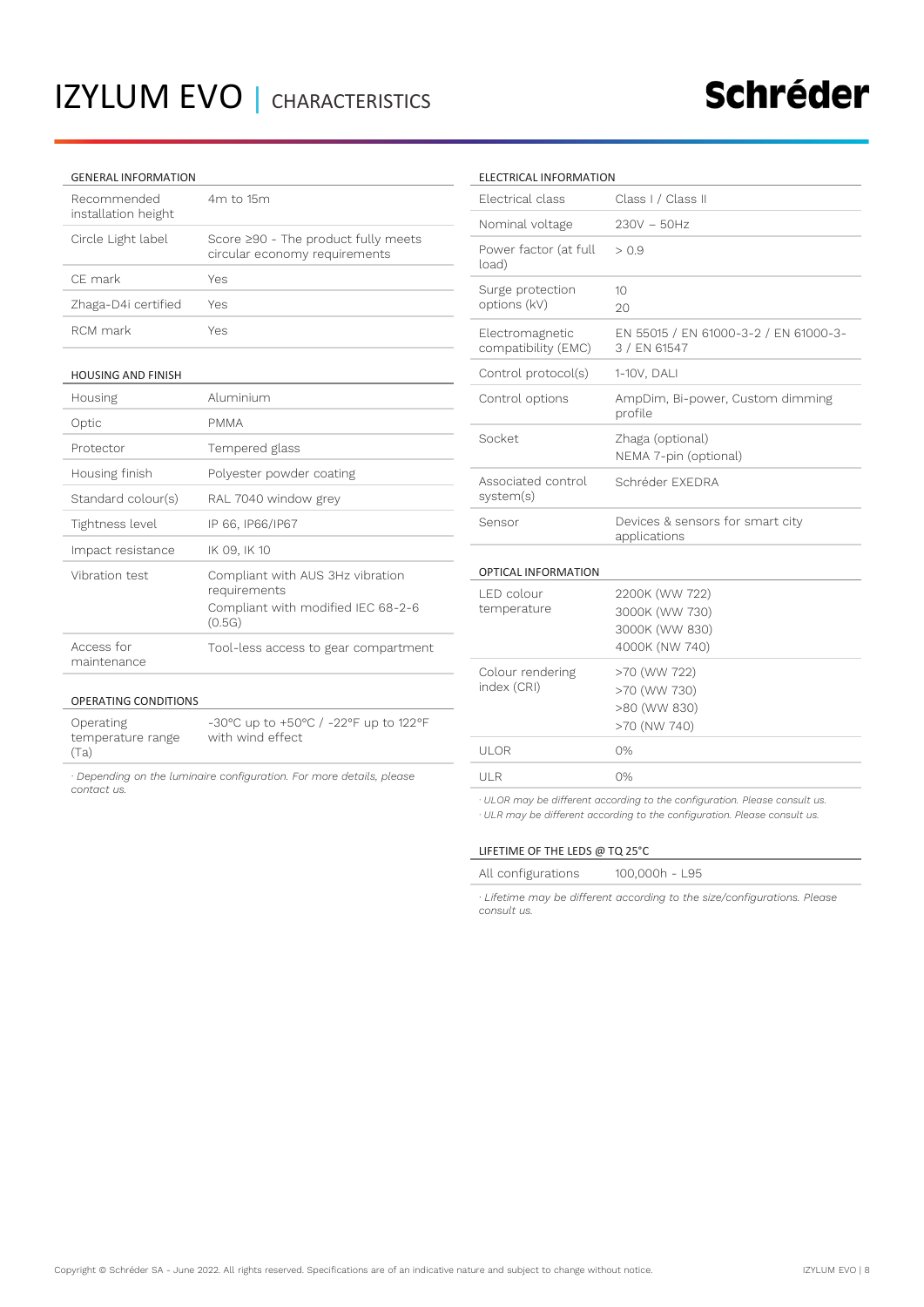#### DIMENSIONS AND MOUNTING

| AxBxC (mm)                   | IZYLUM EVO 3: 737x97x372<br>IZYLUM EVO 5: 896x98x396                                                                                                                                                                   |
|------------------------------|------------------------------------------------------------------------------------------------------------------------------------------------------------------------------------------------------------------------|
| Weight (kg)                  | IZYLUM EVO 3:8.4<br><b>IZYLUM EVO 5:12.6</b>                                                                                                                                                                           |
| Aerodynamic resistance (CxS) | IZYLUM EVO 3:0.03<br>IZYLUM EVO 5:0.04                                                                                                                                                                                 |
| Mounting possibilities       | Side-entry slip-over - Ø32mm<br>Side-entry slip-over - Ø48mm<br>Side-entry slip-over - Ø60mm<br>Side-entry slip-over - Ø76mm<br>Post-top slip-over - Ø48mm<br>Post-top slip-over - Ø60mm<br>Post-top slip-over - Ø76mm |

*· For more information about mounting possibilities, please consult the installation sheet.*



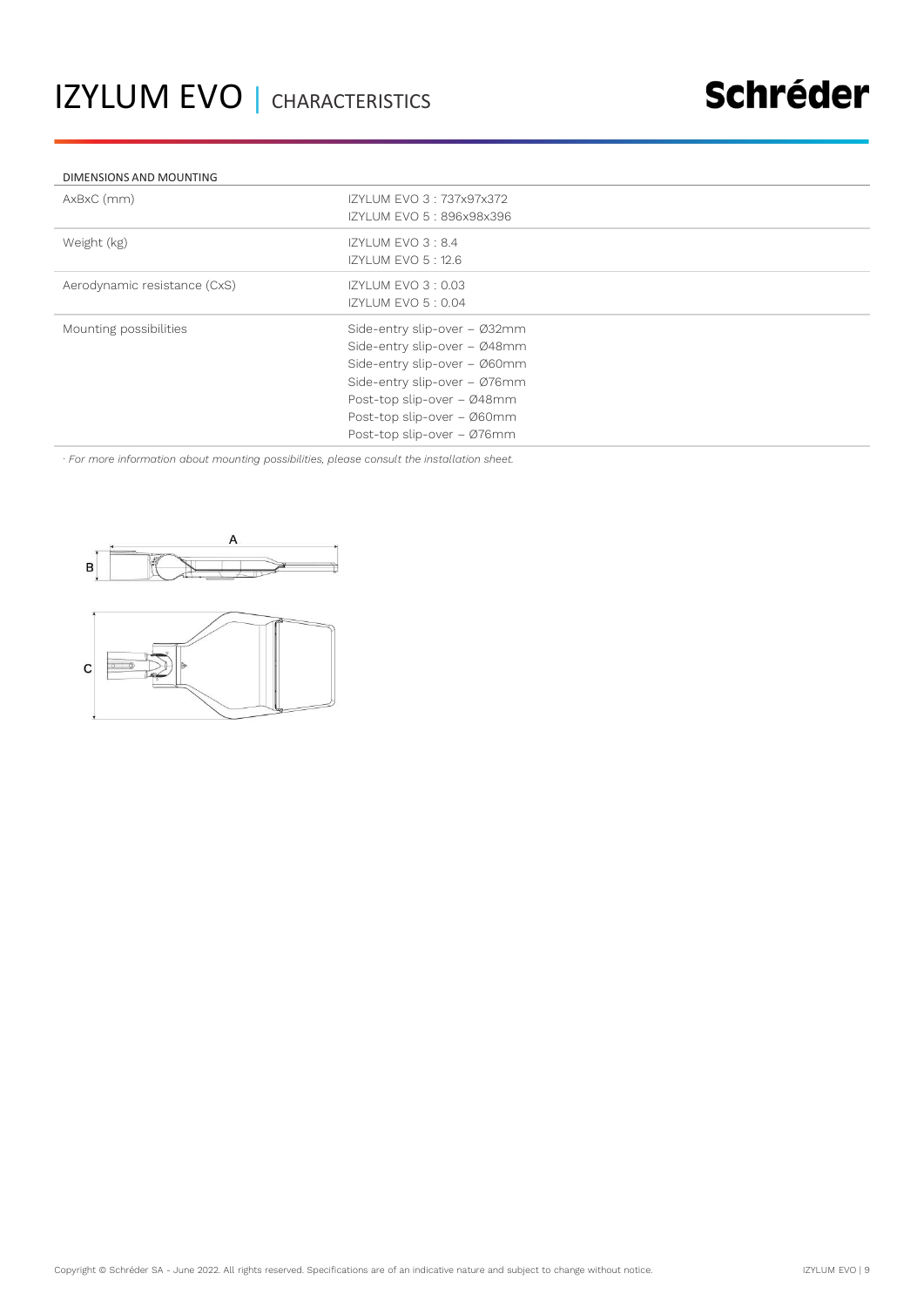IZYLUM EVO | Slip-over mounting on Ø48mm, Ø60mm and Ø76mm spigots – 2xM10 screws